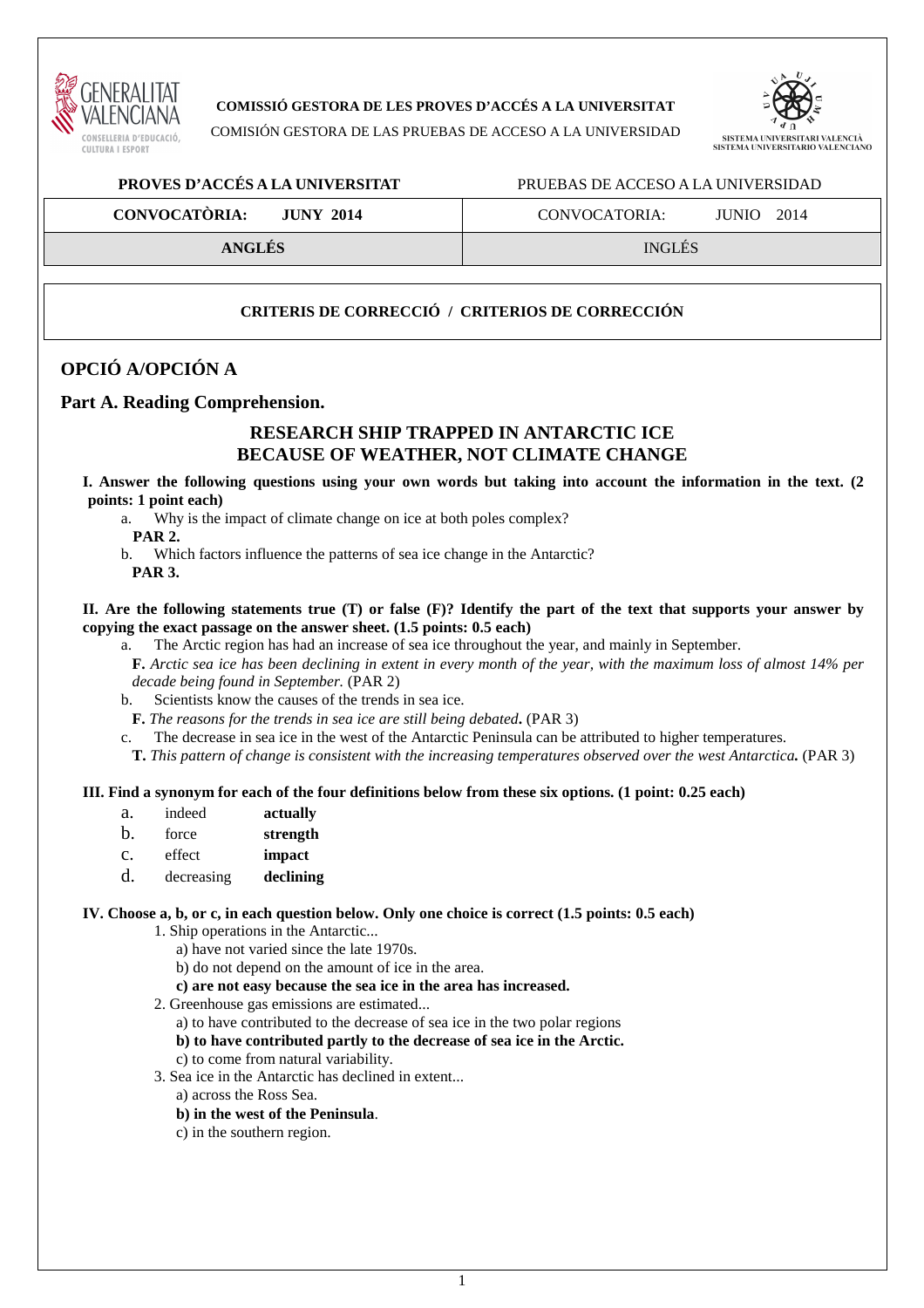

**COMISSIÓ GESTORA DE LES PROVES D'ACCÉS A LA UNIVERSITAT** 

COMISIÓN GESTORA DE LAS PRUEBAS DE ACCESO A LA UNIVERSIDAD



## **PROVES D'ACCÉS A LA UNIVERSITAT** PRUEBAS DE ACCESO A LA UNIVERSIDAD

# **CONVOCATÒRIA:** JUNY 2014 **CONVOCATORIA:** JUNIO 2014

**ANGLÉS** INGLÉS

## **CRITERIS DE CORRECCIÓ / CRITERIOS DE CORRECCIÓN**

## **OPCIÓ B/OPCIÓN B**

## **RURAL AMERICANS HAVE INFERIOR INTERNET ACCESS**

#### **Part A. Reading Comprehension.**

- **I. Answer the following questions using your own words but taking into account the information in the text. (2 points: 1 point each)** 
	- a. According to President Obama, how can broadband access favour local economic development? **PAR 2**
	- b. Why is it difficult to get broadband access in rural areas?
	- **PAR 4**

#### **II. Are the following statements true (T) or false (F)? Identify the part of the text that supports your answer by copying the exact passage on the answer sheet. (1.5 points: 0.5 each)**

- a. In theory, the population and location of Ten Sleep are not attractive characteristics for Internet entrepreneurs.
- **T.** *You wouldn't expect an Internet entrepreneur to launch a startup here.* (PAR 1)
- b. Around 75% of the American population without broadband access lives in rural areas.
- **T.** *Of the 19 million Americans who lack broadband access 14.5 million live in rural areas.* (PAR 3)
- c. Signals from wireless towers and satellites are always accessible.
- **F.** *Mountains and narrow valleys can block signals from wireless towers and satellites.* (PAR 4)

#### **III. Find a synonym for each of the four definitions below from these six options. (1 point: 0.25 each)**

- a. succeed **prosper**
- b. supply **provide**
- c. businessperson **entrepreneur**
- d. food **groceries**

## **IV. Choose a, b, or c, in each question below. Only one choice is correct. (1.5 points: 0.5 each)**

1. Eleutian Technology employs teachers living in...

- a) many different parts in the world.
- b) Ten Sleep only.
- **c) Wyoming.**

2. Holiday discovered that...

- **a) broadband Internet connection was being laid in Ten Sleep.**
- b) people at Ten Sleep were getting new telephone lines.
- c) people at Ten Sleep had access to cable TV.
- 3. In areas which are not densely populated, Internet service providers offer...
- a) the same prices and speed as in densely populated areas.
- b) better prices and speed than in densely populated areas.
- **c) worse prices and speed than in densely populated areas.**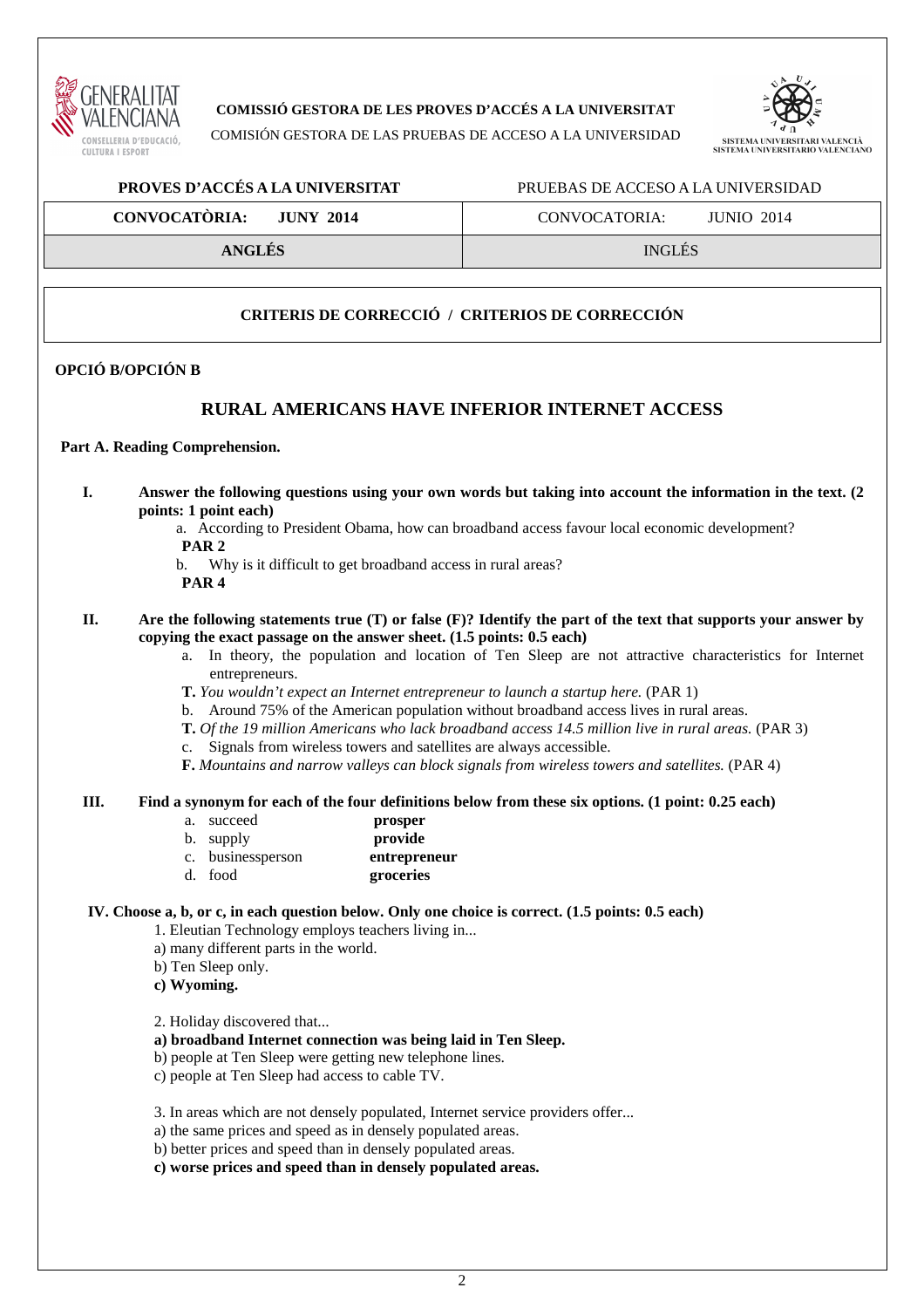**Part B. Producció escrita**. Valor total d'aquesta part 4 punts.

En aquesta part es demana que els alumnes produeisquen un text de 130-150 paraules.

 En aquest apartat s'ha de valorar la capacitat de comunicació de l'alumne en un anglès acceptable en expressar la seua opinió i idees sobre aspectes relacionats amb el text proposat. **Caldrà valorar quant de positiu haja pogut portar a terme l'alumne i no fixar-se únicament en els errors gramaticals**. Seria fonamental considerar els següents aspectes:

- 1. Aspectes de caràcter estratègic: amb un màxim de 0,5 punts.
- 2. Correcció gramatical: amb un màxim de 1,5 punts.
- 3. Claredat d'expressió i organització textual: amb un màxim d'1 punt.
- 4. Varietat, riquesa i precisió lèxica: amb un màxim d'1 punt.

## ORIENTACIONS PER A CORRECCIÓ DELS ASPECTES ANTERIORS

- 1. Aspectes de caràcter estratègic:
	- Presentació clara i ordenada (marges, sagnats, etc.).
	- Ortografia correcta.
	- Text distribuït en paràgrafs.
	- Ús correcte de signes de puntuació.
	- Lletra clara i comprensible.
	- Escrit en tinta.
	- …

## 2. Correcció gramatical:

- Ordre correcte dels elements fràstics (SVO…).
- Concordances correctes (S-V, pronoms referents…).
- Formes pronominals correctes.
- Quantificadors correctes.
- Estructuració negativa correcta.
- Temps i seqüències verbals adequats i correctes.
- Partícules temporals adequades (FOR, SINCE, AGO, ALREADY).
- Ús adequat d'articles (genèrics, específics…).
- Ús correcte del possessiu.
- Coneixement dels plurals irregulars.
- Ús correcte de modals i defectius.
- Invariabilitat dels adjectius (gènere i nombre).
- Ús correcte de les preposicions.
- …
- 3. Claredat d'expressió i organització textual:
	- Seqüenciació i organització del text clara i lògica.
	- No hi ha excessives repeticions.
	- No és un text confús i fosc.
	- Ús adequat de connectors per a les diferents idees.
	- Aproximació al tema coherent i original.
	- Estructuració de les idees en paràgrafs.
	- …
- 4. Varietat, riquesa i precisió lèxica:
	- No s'usen paraules en espanyol ni inexistents.
	- Elecció de termes específics i concrets per a aqueix text.
	- No existeix confusió entre elements lèxics bàsics.
	- No hi ha confusió entre categories gramaticals.
	- No existeix un abús desmesurat d'expressions idiomàtiques.